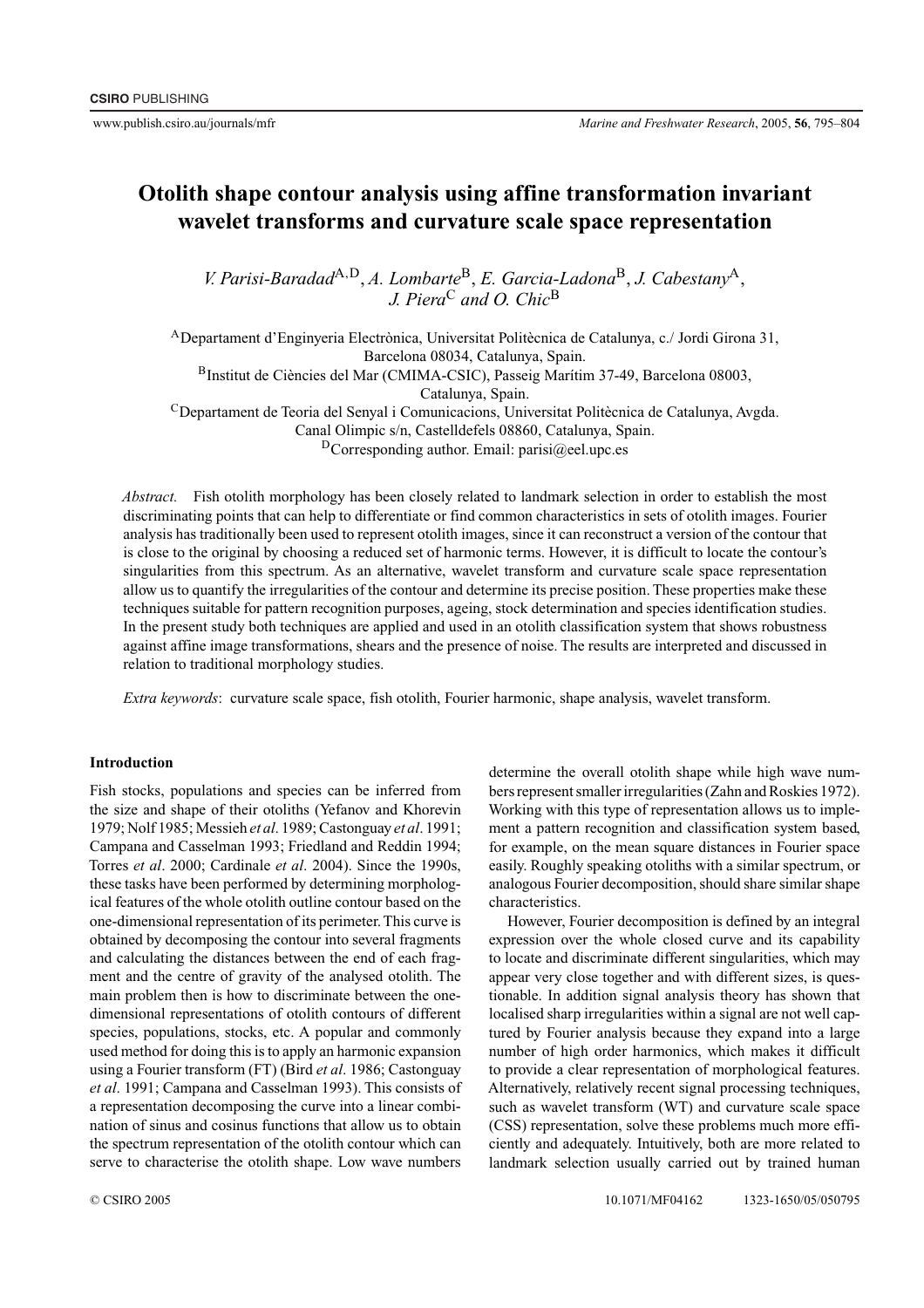operators who manually obtain morphological features for classification. Mathematically speaking, WT is a way to expand a signal into a family of functions that represent the dilations and translations of a unique function known as a mother wavelet, located both in space and wave number. The WT has the ability not only to measure sharp transitions of the signal but also to establish its location (Mallat 1989). However, the CSS representation (Mokhtarian and Mackworth 1992) is a technique that focuses on finding the curvature changes of a contour, called the inflection points, and analyses how they change after successive smoothing of the curve.The

**Table 1. Nothotenid species from the database analysed, number of specimens and total length range of each database species**

| Species                    |    | No. specimens Total length range (cm) |
|----------------------------|----|---------------------------------------|
| Aethotaxis mitopteryx      | 8  | $30 - 49$                             |
| Dissostichus mawsoni       | 7  | $36 - 38$                             |
| Gobionotothen gibberifrons |    | $35 - 44$                             |
| Lepidonotothen larseni     | 10 | $14 - 19$                             |
| Lepidonotothen nudifrons   | 13 | $8 - 18$                              |
| Pleuragramma antarcticum   | 8  | $13 - 23$                             |
| Trematomus bernacchii      | 8  | $19 - 34$                             |
| Trematomus eulepidotus     | 13 | $13 - 31$                             |
| Trematomus hansoni         | 13 | $24 - 40$                             |
| Trematomus lepidorhinus    | 12 | $12 - 27$                             |
| Trematomus loennbergii     | 7  | $26 - 32$                             |
| Trematomus nicolai         | 10 | $20 - 34$                             |
| Trematomus pennellii       | 13 | $7 - 25$                              |
| Trematomus scotti          | 13 | $6 - 16$                              |

curve description in this technique does not vary in relation to scale transformations, translations and rotations of the image.

Thus, the main purpose of the current article is to show the advantages of using both techniques to characterise the shape of otoliths better. In the following section we describe in detail how these techniques are applied to analyse and extract the mathematical information that characterises otolith contours. In addition we present some results to test the robustness and the ability of these representations to be used as a pattern recognition technique for discriminating otolith shapes. Finally we discuss and compare the performance of each technique.

## **Materials and methods**

Throughout the present paper we use examples of contours extracted from otolith images belonging to a collection available at the Institut de Ciències del Mar de Barcelona (CSIC) and associated with the AFORO database (http://www.cmima.csic.es/aforo/, verified June 2005). At present, the AFORO database includes around 900 high-resolution images corresponding to 182 species and 71 families mainly from the Western Mediterranean, the Weddell Sea and Antartic Peninsula. From this database we selected a subset of otoliths from the *Nototheniidae* family (Table 1). This is the largest group of the Antarctic ichthyiofauna, characterised by high morphological diversity, which is also manifested in the otolith shape as a consequence of the radiative evolution process (Klingenberg and Ekau 1996; Eastman and Clarke 1998). The images are all coded in eight-bit depth grey scale and captured at different pixel resolutions in order to record the most important details (Fig. 1).

Before making the shape analysis, otolith border detection is a crucial step for obtaining the highest quality data information. Object edges are usually detected through gradient-based techniques that measure the



**Fig. 1.** Image of the left otolith sagita from a *Dissostichus mawsoni* specimen.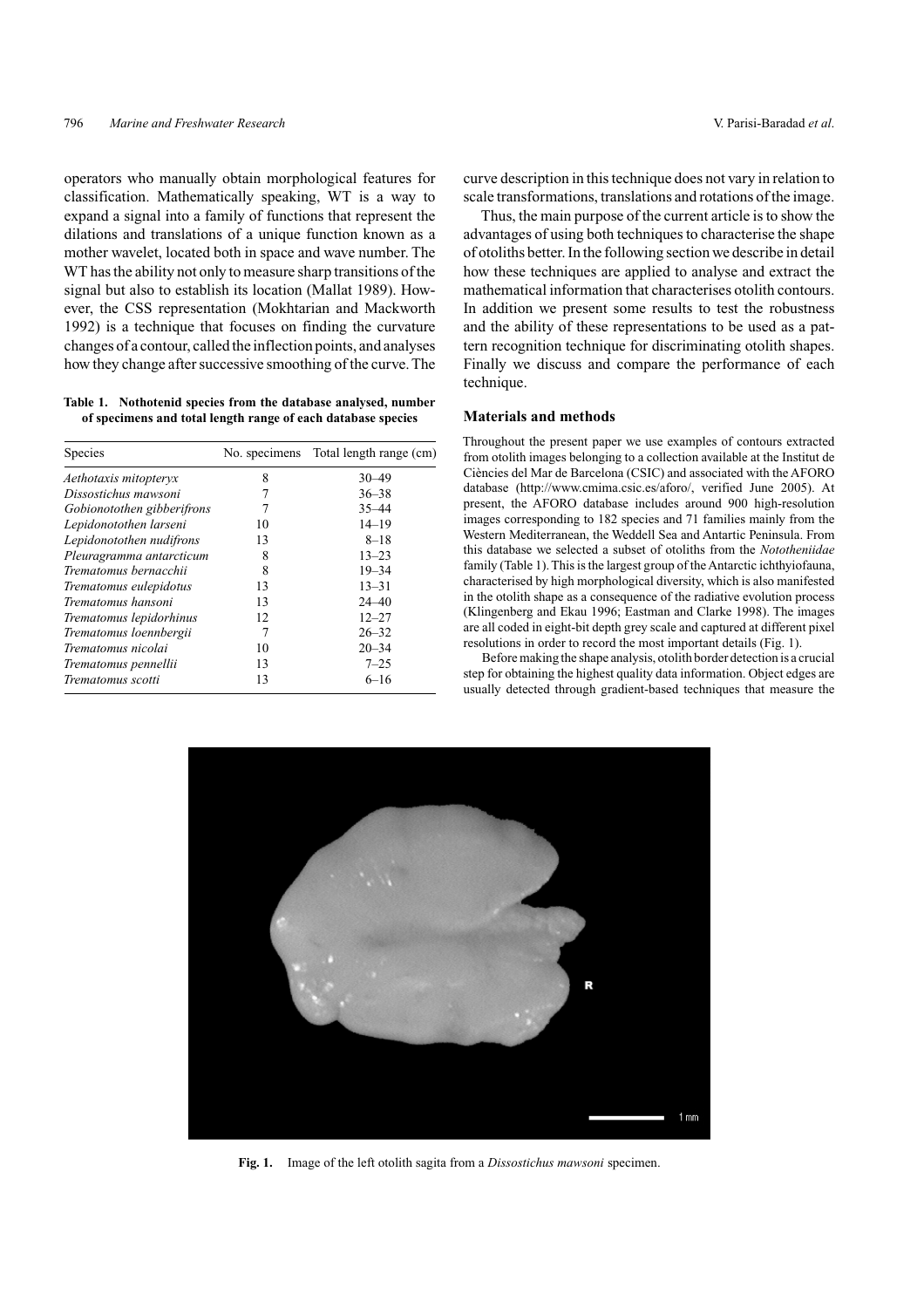directional derivatives of the image components. Even though there are approaches based on differential operators that are very robust to noise and can compute a precise edge location (Marr and Hildreth 1980; Canny 1986), we decided to use the Sobel detector (Nixon and Aguado 2002), which in our case, correctly solved the image edges as well as being simple to use. This detector is based on a convolution of the image to be processed with the horizontal (h) and vertical (v) derivative masks computed through the following matrix operators:

$$
h = \begin{bmatrix} -1 & 0 & 1 \\ -2 & 0 & 2 \\ -1 & 0 & 1 \end{bmatrix} \qquad v = \begin{bmatrix} -1 & -2 & -1 \\ 0 & 0 & 0 \\ 1 & 2 & 1 \end{bmatrix} \tag{1}
$$

Even though the images are usually acquired under rather good laboratory conditions, they cannot be totally controlled and the sample image to be recognised can differ in pixel resolution, orientation, position and camera alignment with respect to the reference images. Under such conditions it is difficult to set a gradient threshold to determine the otolith contour so that all the points are connected giving a closed curve. To solve this problem, morphological dilation and erosion were applied after thresholding the Sobel filtered image. The dilation operation consists in a gradual thickening of the pixels of a contour in a binary image. That is, all the pixels in an eight neighbourhood of a contour pixel are set to 1, while erosion performs a dual operation: it erases any pixel in a dilated image whose eight neighbours aren't all equal to one. Once the contour thickness is 1 pixel, it can be extracted and parameterised in different ways according to the analysis and representation methods used in this work. We considered the centre of gravity of each contour as the origin of the coordinates. All contours were interpolated with a cubic spline, low pass filtered and resampled to 512 points. This is a compromise to minimise the computational load, by using fast numerical implementations, and at the same time keep the prominent details in each representation (radius *v.* angle in WT and contour coordinates *v.* arc length in CSS).

### *Curvature scale space*

The CSS representation (Mokhtarian and Mackworth 1992) is based on the curvature function of the shape contour. The curvature measures the rate of change in the edge direction, characterising in this way the points along the contour. Points in a straight line with no flexions have zero curvature. A circle has constant curvature and an irregular contour has a curvature that increases with the bending of the irregularities (corners, protuberances).

The CSS finds the borders between interesting segments, by searching for points of zero curvature, this is done at different spatial scales or zoom levels to focus on all the irregular (not straight) structures whatever their size. This spatial selection is achieved by iteratively filtering the contour with a Gaussian-like function. Its support is increased progressively in order to analyse all the contour details, finishing when all the irregularities have been removed and the contour has a smooth shape.

The set of inflection points (CSS) constitutes a shape descriptor that does not change when the contour undergoes displacements or rotations, and can be easily normalised to a fixed contour length, thus it will not be affected by affine image transformations (translation or angular changes of the image axis).

The curvature  $\kappa$  of a contour, represented by its pixel coordinates  $\Gamma(u) = (x(u), y(u))$  as a function of the arc length *u*, is defined as (Courant and John 1989):

$$
\kappa(u) = \frac{\dot{x}(u)\ddot{y}(u) - \ddot{x}(u)\dot{y}(u)}{(\dot{x}^2(u) + \dot{y}^2(u))^{3/2}}
$$
(2)

where the number of dots over a variable indicates the order of derivative.

This expression uses all the details of the contour, and to focus on a spatial scale we can filter the contour with a Gaussian function

$$
g(u,\sigma) = \frac{1}{\sqrt{2\sigma^2}} e^{-u^2/2\sigma^2}
$$
 (3)

where  $\sigma$  is the scaling parameter (the smoothness degree). The curvature of the smoothed contour, at a given scale  $(\sigma)$  is then computed by:

$$
\kappa(u,\sigma) = \frac{\dot{X}(u,\sigma)\ddot{Y}(u,\sigma) - \ddot{X}(u,\sigma)\dot{Y}(u,\sigma)}{(\dot{X}^2(u,\sigma) + \dot{Y}^2(u,\sigma))^{3/2}}
$$
(4)

where  $X(u, \sigma)$  and  $Y(u, \sigma)$  are filtered values.

Figure 2 shows a polar representation of the contour extracted from the otolith image appearing in Fig. 1. We can observe three salient structures that characterise this shape. Its location and shape are unambiguous descriptors of this otolith. Figure 3 is the CSS representation for the otolith shown in Fig. 1. The location of the inflection points is plotted at each scale-angle pair. As we increase the scale (degree of smoothness) the number of inflexion points decreases, in other words, the shape becomes more and more rounded. For this otolith we can see three main elongated patterns that correlate with the structures observed in the polar representation (Fig. 2). This is a common feature of the CSS representation, the set of inflexion points at relevant structures in all the spatial scales gives rise to elongated patterns that progress vertically as the scale increases. The more prominent the irregularity the taller the associated CSS pattern. In addition, the CSS representation easily locates the position of such structures in the system coordinates.

The CSS is therefore a helpful tool to perform morphological studies where structure size and location is an important issue. Moreover, it provides a unique and stable representation of a contour, i.e. small variations in the contour slightly modify the CSS pattern, which is a suitable property for pattern recognition purposes.

#### *Wavelet transform*

The WT is another representation where resolution is adapted to the size of the structures. The WT compares the signal to a finite length analysing the function called wavelet in a set of increasing scales that are obtained by dilating the wavelet. The WT  $(W_s \rho(\varphi))$  of the otolith radius  $\rho$  at scale  $s$ , computes the resemblance of the otolith radius to a wavelet function  $\psi_s$ , of zero mean and finite length, dilated by a scaling factor:

$$
\psi_s(x) = \frac{1}{s} \psi\left(\frac{\varphi}{s}\right) \tag{5}
$$

This resemblance is obtained by the convolution product of the signal to the wavelet at each angle *ϕ*, defined as:

$$
W_s \rho(\varphi) = \rho^* \psi_s(\varphi) = \int_{-\infty}^{+\infty} \rho(\beta) \psi_s(\varphi - \beta) d\beta \tag{6}
$$

where  $*$  symbolises the convolution product.

Choosing the appropriate wavelet shape and setting a scaling parameter allows the wavelet transform to detect singularities of different sizes in the analysed signal. Usually the scaling factor is reduced to a finite range of dyadic scales ( $s = 2^j$ ,  $j \in Z$ ), where the smallest scale we use is 1 and the largest is 2*<sup>J</sup>* .

Mallat (1989) associates the wavelet with a blurring function  $\phi$ , to obtain the smoothed components of the transformed signal that remain after the wavelet transform is computed at each scale

$$
S_{2j}\rho(\varphi) = \rho^* \phi_{2j}(\varphi) \tag{7}
$$

interprets the wavelet transform at scales from  $2^1$  to  $2^J$ ,  $[W_2j \rho(\varphi)]_{1 \leq j \leq J}$ , as the details of  $\rho(\varphi)$  that are in  $S_1 \rho(\varphi)$  are not in  $S_2$ *J*  $\rho(\varphi)$ .

The successive convolution of the radius with the wavelet and blurring filters produces a complete representation (discrete wavelet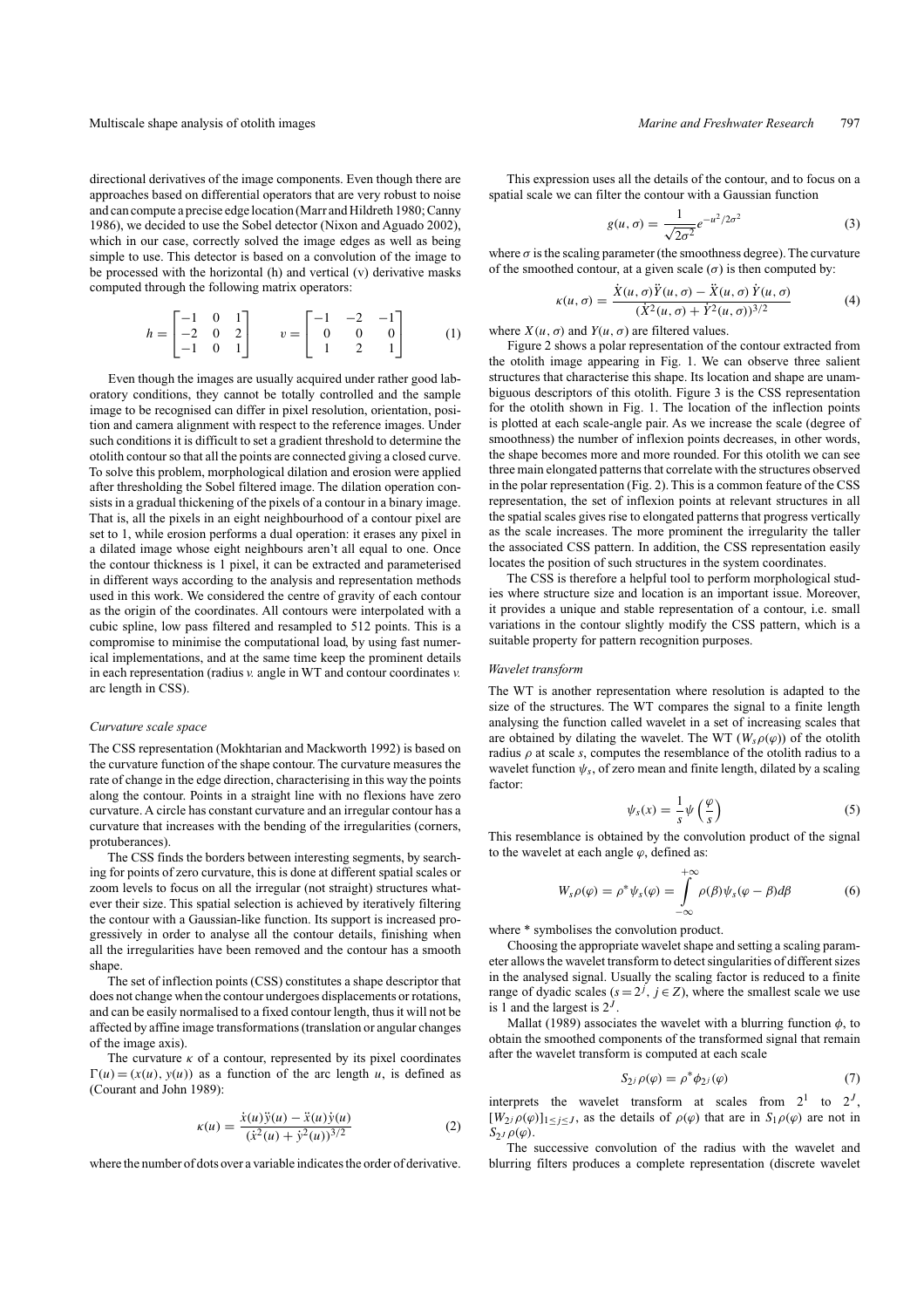

**Fig. 2.** Planar polar representation of the otolith contour extracted from original image shown in Fig. 1. The contour is resolved by 512 points, sampled in a clockwise sense where the origin is the centroid. 1, 2 and 3 label the three most important structures of the otolith contour.



**Fig. 3.** Curvature scale space (CSS) representation from a *Dissostichus mawsoni* otolith (see Fig. 1). The horizontal axis is the sampling angle and the vertical axis is the scale under analysis in arbitrary units. The three marked structures show the visual cues to identify the otolith shape, that correspond to those marked on Fig. 2.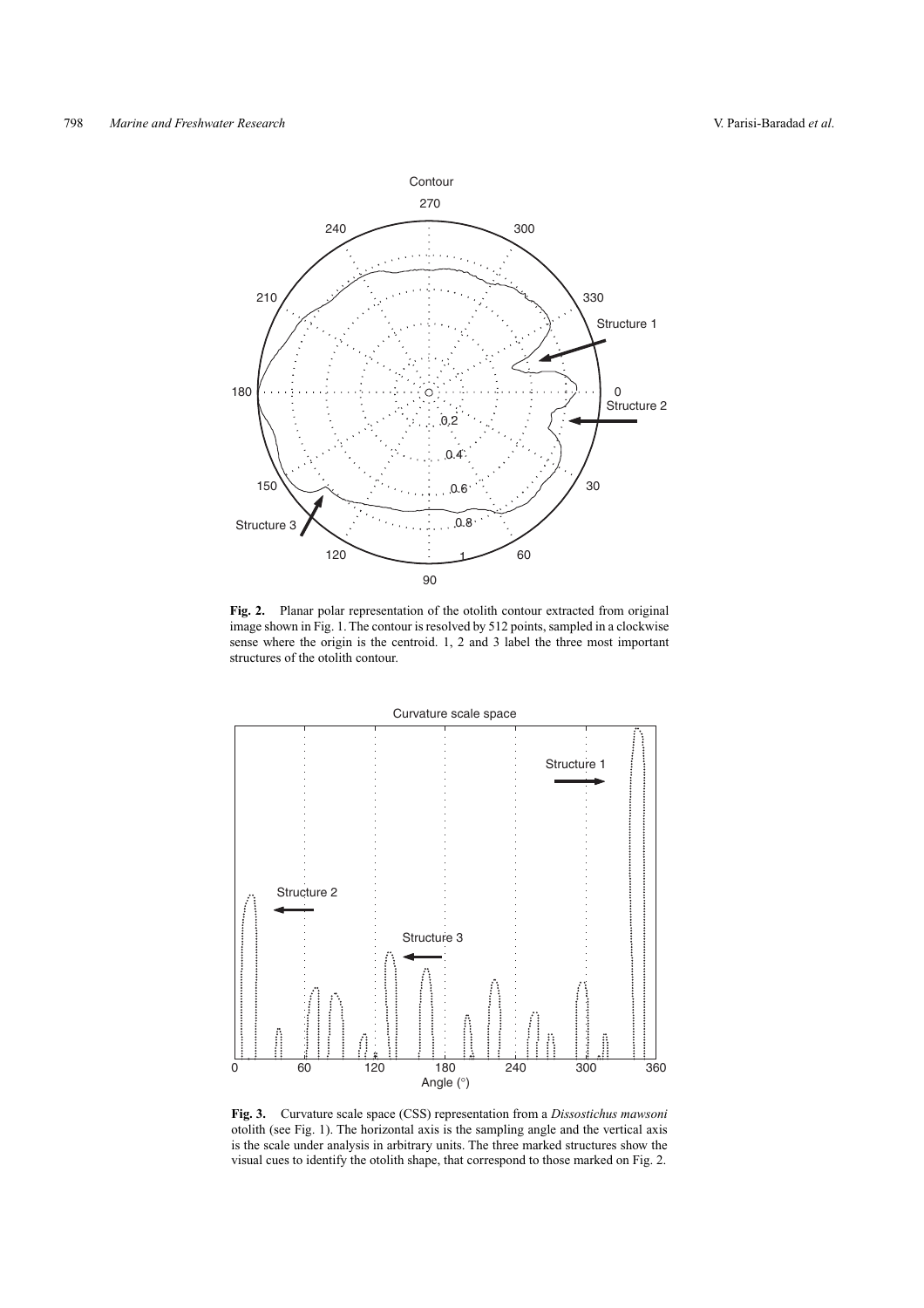

**Fig. 4.** Wavelet transform (WT) of *Dissostichus mawsoni* otolith (see Fig. 1) computed for scales 3 to 6 (bottom to top). Top image plots the original contour data in cartesian axes. The peaks of the WT at successive scales indicate the main visual cues of the shape. At scale 3 the maxima are located at the contour structures marked in Figs 2 and 3.

transform or DWT), consisting in the details of the radius from scales  $2<sup>1</sup>$  to  $2<sup>J</sup>$  plus the remaining, coarse residual signal at scale  $2<sup>J</sup>$ :

$$
\{S_{2^j}\rho, [W_{2^j}\rho]_{1 \le j \le J}\}\tag{8}
$$

In this work we use the wavelet mother function, proposed by (Mallat 1991), as the derivative of a quadratic spline function *θ*:

$$
\psi_{2i}(\varphi) = \frac{d\theta_{2i}}{d\varphi} \tag{9}
$$

$$
W_{2j}\rho(\varphi) = 2^j \frac{d}{d\varphi} (\rho^* \theta_{2j})(\varphi)
$$
 (10)

Using this wavelet, the fast changing points of an otolith shape appear as large values of the wavelet transform. In Fig. 4 we show an example of the WT computed for a contour of a *Dissostichus mawsoni*. The top signal is the radius *ρ* plotted against the angle. In the second row we plot the smoothed signal at scale  $2^6$ , and the details from scales  $2^6$  down to  $2^3$ are plotted below (for the otoliths belonging to the set used in this work details at scales  $2<sup>2</sup>$  and  $2<sup>1</sup>$  where very small and therefore not used).

When considering the DWT as an analysis tool, it is possible to observe that the points corresponding to the largest structures in the CSS also appear here as peaks of the details at scale  $2<sup>1</sup>$ . However, the radius can be seen as a blurred signal given by  $S_{26} \rho(\varphi)$  plus the details obtained from  $W_2 \circ \rho(\varphi)$  to  $W_2 \circ \rho(\varphi)$ .

Mallat (1991) conjectured that a WT can be closely reconstructed from the positions of its zero crossings  $(z_n)_{n \in \mathbb{Z}}$  and an integral measure  $(e_n)_{n \in \mathbb{Z}}$  of the WT between each consecutive pair  $(z_{n-1}, z_n)$ , computed at all the dyadic scales:

$$
e_n = \int_{z_{n-1}}^{z_n} W_{2^j} \rho(\varphi) d\varphi \tag{11}
$$

$$
Z_{2^{j}}\rho(\varphi) = \frac{e_{n}}{z_{n} - z_{n-1}}, \quad \varphi \in [z_{n} - z_{n-1}]
$$
 (12)

The sequence  $\{Z_{2j}\rho, 1 \leq j \leq J\}$  is called the zero crossing representation of *ρ*. This representation is also very useful in pattern recognition applications since it allows a distance between two different signals *f* and *g* to be defined:

$$
d(Zf, Zg)^2 = \sum_{j=-\infty}^{\infty} \|Z_{2j} f(x) - Z_{2j} g(x)\|^2
$$
 (13)

which is easy to compute in terms of operations to be carried out, and can be coded in an efficient manner to perform searches in a database of signals based on their most important features.

In Fig. 5 we show the zero crossing representation for the scale  $2<sup>6</sup>$ of the wavelet details shown in Fig. 4.

To compare the analysis performed by WT and the harmonic analysis we have computed the FT of the contour of the *Dissostichus mawsoni* otolith of Fig. 1 and ploted it in Fig. 6. The overall shape of a closed contour FT is mainly represented in low frequency terms and the smaller details appear at faster oscillating harmonics. Thus, even though the FT plot intuitively tells us what its shape is, the structures of the original signal cannot be directly located from the magnitude-phase representation.

## **Results**

Taking into account the properties of the WT and CSS we developed two different applications in order to show their usefulness in fish otolith studies.

The WT, or the Zero Crossings of the WT are idoneus for pattern recognition purposes, therefore we coded a software algorithm to search for an otolith contour in the database. We used the distance Eqn (13) to find the most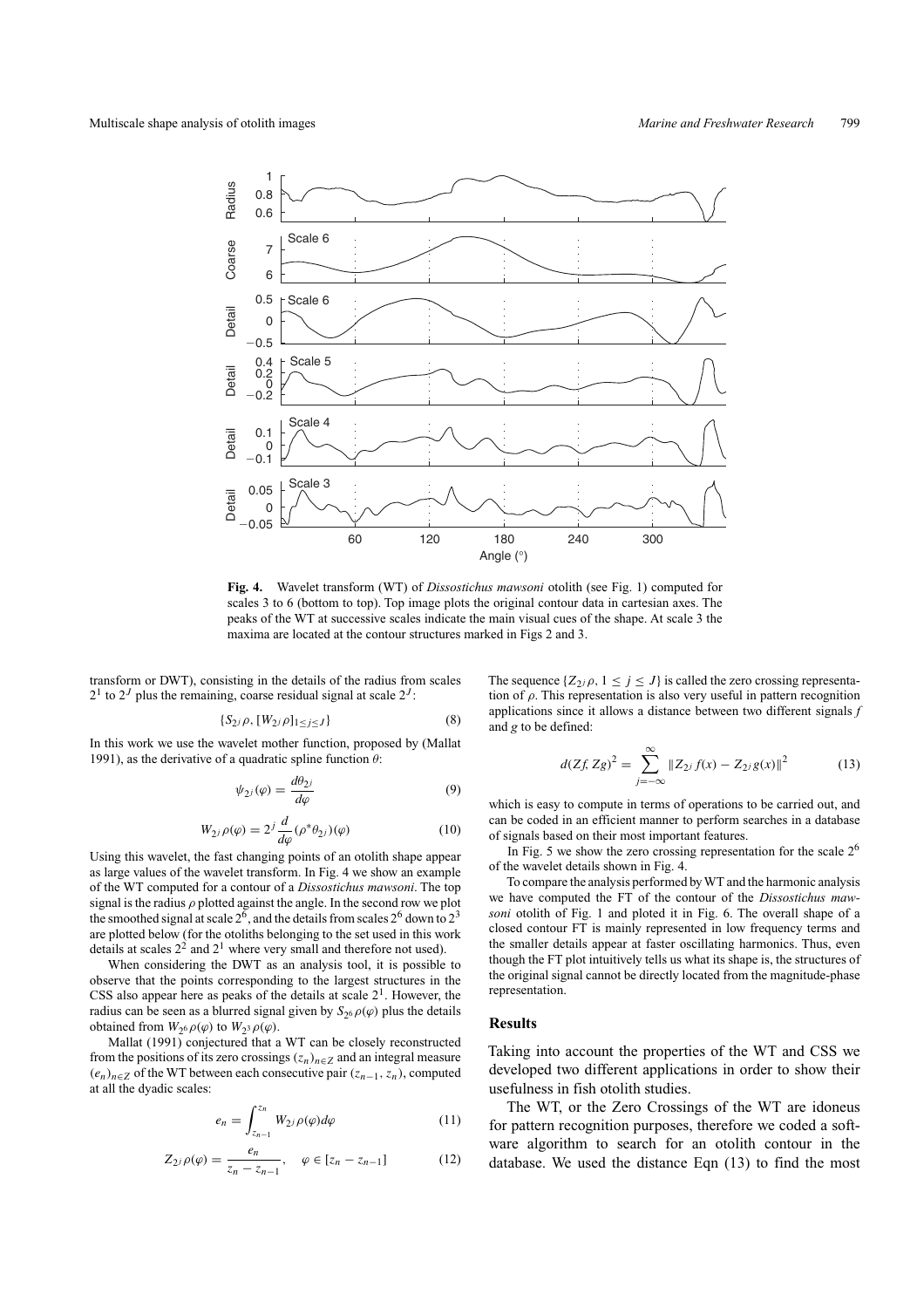

**Fig. 5.** Zero crossing representation of a *Dissostichus mawsoni* otolith (see Fig. 1) at scale 6. This step like signal, together with the rest of zero crossing signals at all the scales carry all the shape information and is much simpler than the original signal.



**Fig. 6.** (*a*) Contour representation of an otolith outline from a *Dissostichus mawsoni* specimen (see Fig. 1). (*b*) Fourier harmonic representation of the same otolith.

similar contours and we searched for five different samples chosen randomly. The samples were from the following species: *Aethotaxis mitopteryx*, *Dissostichus mawsoni*, *Pleuragramma antarcticum*, *Trematomus lepidorhinus* and *Trematomus bernacchii.* Figure 7 shows the output of the algorithm when we searched for an *Aethotaxis mitopteryx*. In the upper most left hand corner we have plotted the searched contour, and the five most similar contours are shown together with a percentage of resemblance. For this search the system found two*Aethotaxis mitopteryx* with very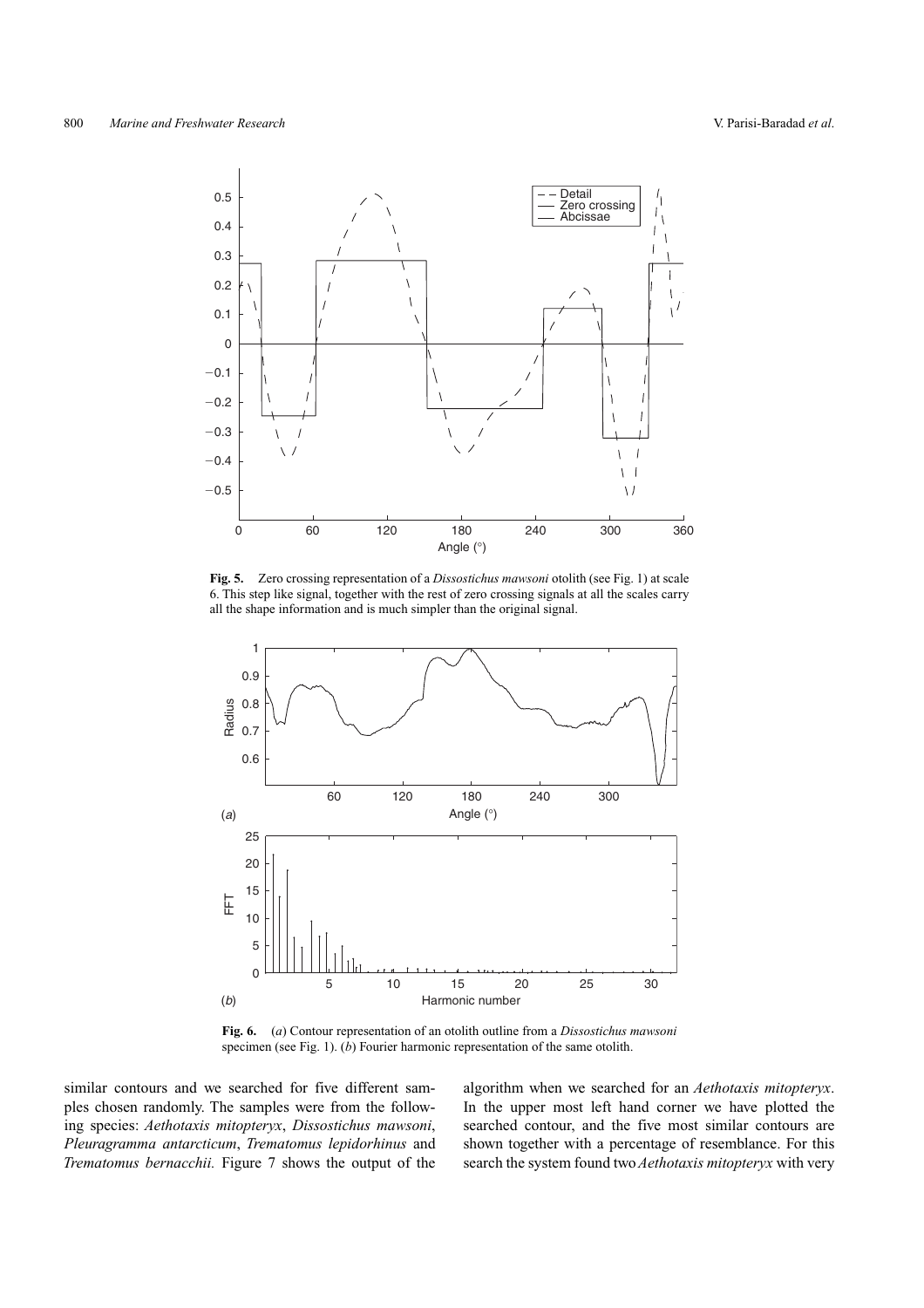

**Fig. 7.** The five closest otolith obtained when a test otolith (*Aethotaxis mitopteryx*) image is searched for in the database.

| Otolith     | Aethotaxis        | <b>Dissostichus</b> | Pleuragramma      | <b>Trematomus</b> | <b>Trematomus</b> |
|-------------|-------------------|---------------------|-------------------|-------------------|-------------------|
| searched    | mitopteryx        | mawsoni             | antarcticum       | lepidorhinus      | bernacchii        |
| 1st similar | Aethotaxis        | <b>Dissostichus</b> | Pleuragramma      | <b>Trematomus</b> | <b>Trematomus</b> |
|             | mitopteryx        | mawsoni             | antarcticum       | lepidorhinus      | hernacchii        |
| 2nd similar | Aethotaxis        | <i>Dissostichus</i> | Pleuragramma      | <b>Trematomus</b> | <b>Trematomus</b> |
|             | mitopteryx        | mawsoni             | antarcticum       | lepidorhinus      | hernacchii        |
| 3rd similar | <b>Trematomus</b> | <b>Dissostichus</b> | Pleuragramma      | <b>Trematomus</b> | <b>Trematomus</b> |
|             | eulepidotus       | mawsoni             | antarcticum       | pennelli          | bernacchii        |
| 4th similar | Aethotaxis        | <i>Dissostichus</i> | Pleuragramma      | <b>Trematomus</b> | <b>Trematomus</b> |
|             | mitopteryx        | mawsoni             | antarcticum       | scotti            | hernacchii        |
| 5th similar | Aethotaxis        | <b>Trematomus</b>   | <b>Trematomus</b> | Lepidonotothen    | <b>Trematomus</b> |
|             | mitopteryx        | hansoni             | hansoni           | larseni           | eulepidotus       |

**Table 2. Results obtained for five different searches in the database**

similar contours, followed by a *Trematomus eulepidotus* and a *Aethotaxis mitopteryx*. For the rest of the otoliths that we searched for the results appear in Table 2.

The design of an image database retrieval system based on otolith shape has to take into account that the searched images may have affine transformations (scaling, rotation and translation) and also a shear, owing to the transformation of the otolith's intrinsic three-dimensional form into a flat image. To test the performance of the search engine, we artificially provoked a shear with a mathematical transformation of the contour coordinates  $\{x(u), y(u)\}$  to obtain the modified contour  $\{x^k(u), y^k(u)\}$ :

$$
\begin{bmatrix} x^k & (u) \\ y^k & (u) \end{bmatrix} = \begin{bmatrix} 1 & k \\ 0 & 1 \end{bmatrix} \cdot \begin{bmatrix} x^k & (u) \\ y^k & (u) \end{bmatrix}
$$
 (14)

Out of all the transformations a shear is the most problematic, since; scaling is solved by normalising the contour length; rotation is manifested as a displacement of the WT and is solved by brute force by computing the distance function (Eqn 14) for different rotation ranges; and translation effects disappear when using the otolith's centre of gravity as the origin of the coordinates. Figure 8 shows a sheared version of the sample of *Trematomus lepidorhinus* used before, and the results obtained. It is possible to see that, even though the sheared otolith loses some of its resemblance to the database original, the search tool still finds two specimens from the same group. A similar performance was obtained for the rest of the otoliths tested, except for *Trematomus lepidorhinus*, which when sheared resembles a*Trematomus pennellii*, however, the second most similar contour found belonged to the same genus (Table 3).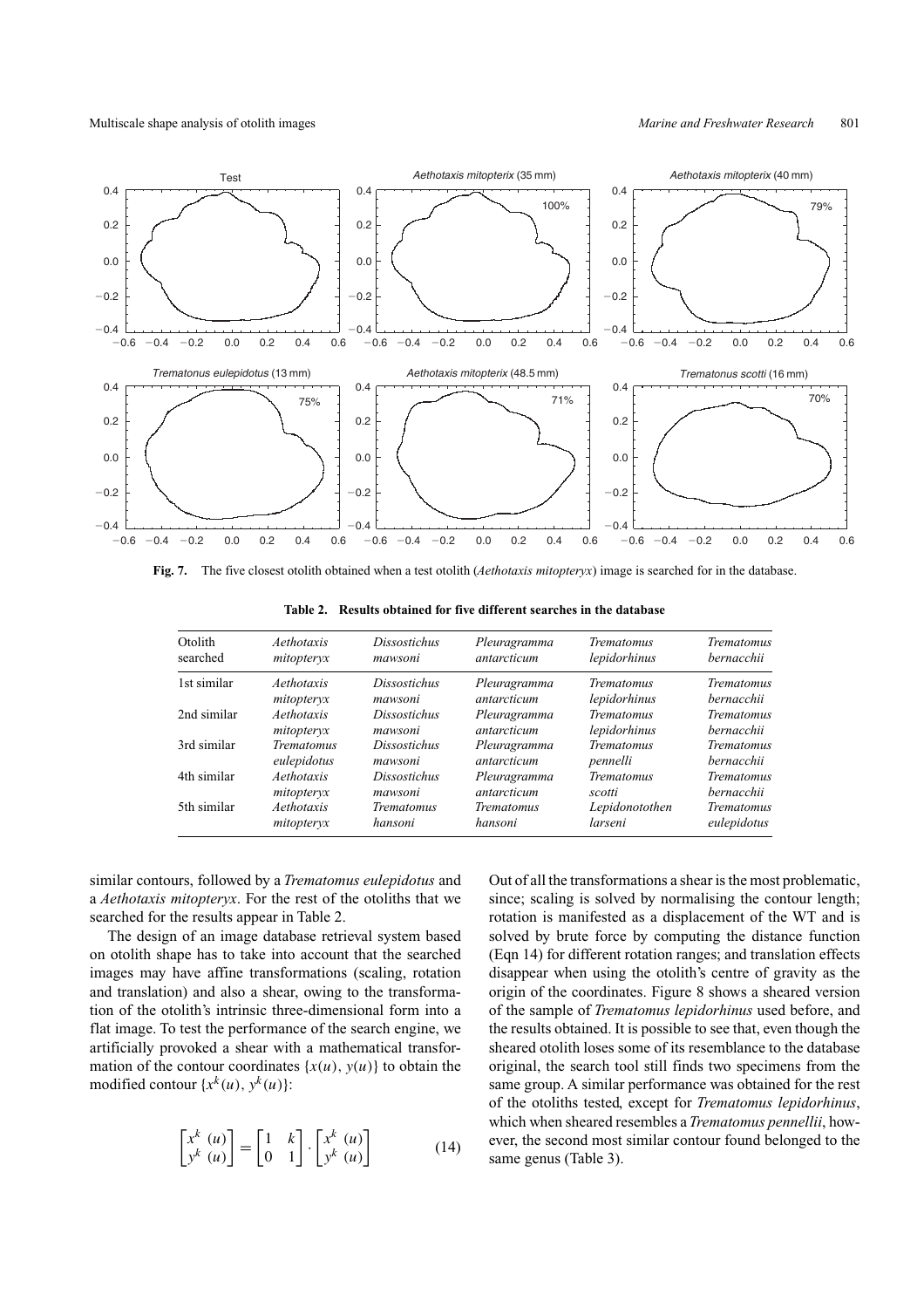

**Fig. 8.** The five closest otolith obtained when a sheared test otolith (*Aethotaxis mitopteryx*) image is searched for in the database.

**Table 3. Results obtained when searching for five different, sheared otoliths in the database**

| Otolith     | Aethotaxis        | <b>Dissostichus</b> | Pleuragramma      | <b>Trematomus</b> | <b>Trematomus</b> |
|-------------|-------------------|---------------------|-------------------|-------------------|-------------------|
| searched    | mitopteryx        | mawsoni             | antarcticum       | lepidorhinus      | bernacchii        |
| 1st similar | Aethotaxis        | Dissostichus        | Pleuragramma      | Trematomus        | <b>Trematomus</b> |
|             | mitopteryx        | mawsoni             | antarcticum       | pennellii         | bernacchii        |
| 2nd similar | Aethotaxis        | Dissostichus        | Pleuragramma      | <b>Trematomus</b> | <b>Trematomus</b> |
|             | mitopteryx        | mawsoni             | antarcticum       | lepidorhinus      | bernacchii        |
| 3rd similar | <b>Trematomus</b> | Dissostichus        | Pleuragramma      | <b>Trematomus</b> | <b>Trematomus</b> |
|             | eulepidotus       | mawsoni             | antarcticum       | lepidorhinus      | pennellii         |
| 4th similar | <b>Trematomus</b> | <i>Dissostichus</i> | Pleuragramma      | <b>Trematomus</b> | <b>Trematomus</b> |
|             | hansoni           | mawsoni             | antarcticum       | lepidorhinus      | pennellii         |
| 5th similar | <i>Trematomus</i> | Pleuragramma        | <b>Trematomus</b> | <b>Trematomus</b> | Trematomus        |
|             | lepidorhinus      | antarcticum         | hansoni           | eulepidotus       | pennellii         |

When intraspecies variability was studied, the CSS revealed differences between samples of different sizes. In the case of *Trematomus lepidorhinus*, the smallest specimens basically contain two inflexion points at all the scales, which is related with the escisura ostii (Nolf 1985). When the otolith grows, a change in shape is observed and CSS representation shows an increase in the number of inflexion points indicating a loss of roundness and a progressive elongation and irregularity of the otolith's outline in comparison with smaller ones (Fig. 9).

## **Discussion**

We have introduced two signal processing techniques (WT and CSS) and used them for different but related purposes: pattern recognition and shape analysis of otolith images.

The WT appears to be an efficient tool for describing otolith contours in a compact manner when they are represented by their zero crossings. These zero crossings correspond to singularities, and can be related to traditional landmarks. Moreover, since we can write a simple distance function from these representations, a database indexation or pattern recognition scheme is straightforward to design.

For the set of otoliths we used and the samples we tested, we observed in the results that although most of the otoliths found belong to the same species as the sample being searched for (even in the case of sheared data), there are otolith contours from different specimens that are very similar to the input sample. In fact, it must be taken into account that the zero crossing representation involves the whole contour, and even though singularities of different sizes are at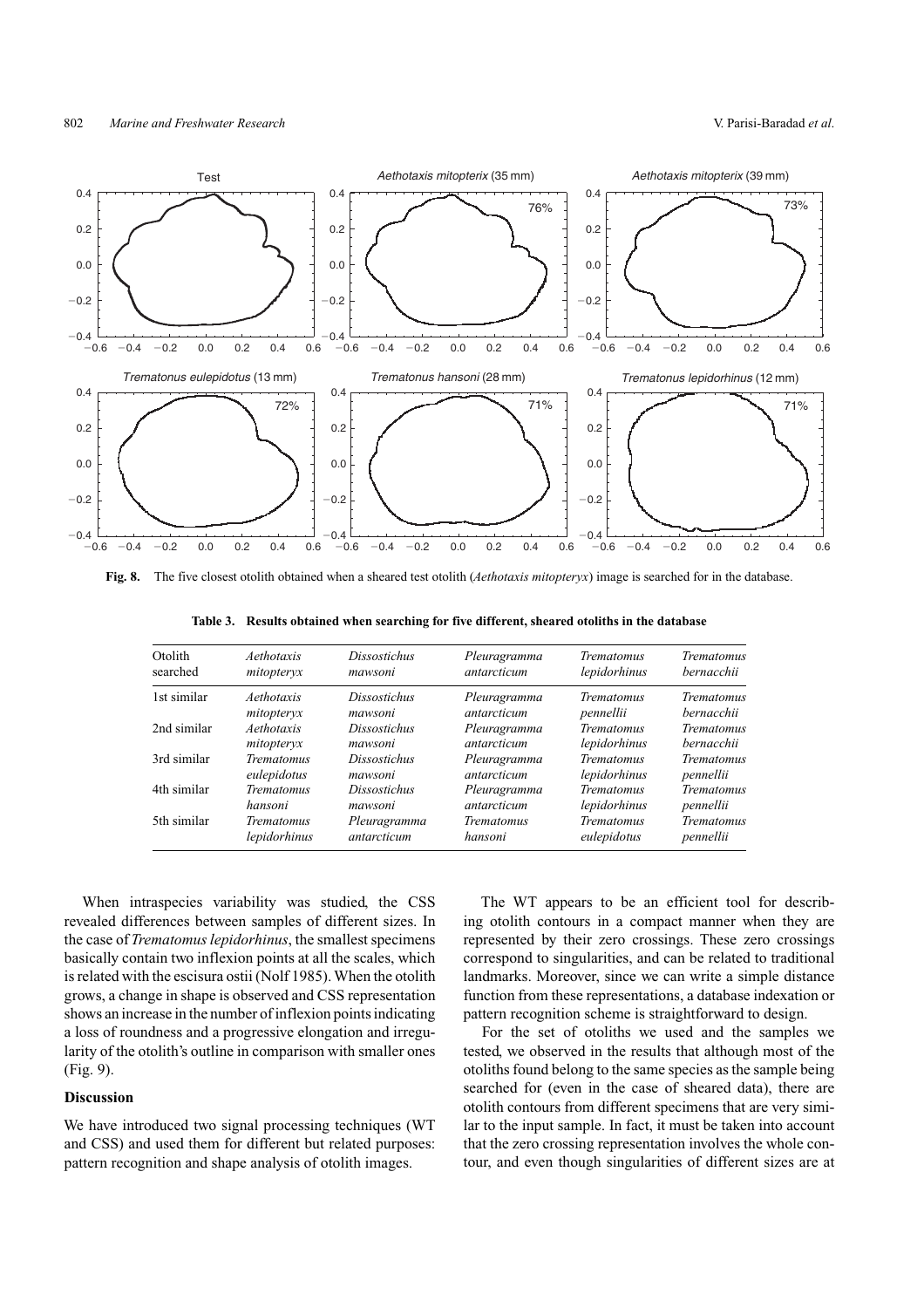

**Fig. 9.** Curvature scale space (CSS) otolith analysis of different sized *Trematomus lepidorhinus*.

different scales we have used all of them together. Thus, it seems that a convenient way to exploit all the properties of this kind of representation is to find the most discriminating scales and/or singularities in sets of fish otoliths, using methods which are closely related to multiresolution representations, such as Discrimination Pursuit by Buckheit and Donoho (1995) or the Local Discriminant Bases proposed by Saito and Coifman (1995).

Furthermore, using adaptive methods such as Learning Vector Quantization (Kohonen 1995) would allow us to obtain models for each set of otoliths, taking into account their class membership and providing a faster way to recognise a sample.

Additionally, one of the advantages of the zero crossings of the WT is that it reduces the amount of data needed to describe an otolith contour, which implies clear benefits for remote database retrieval through the worldwide web, this being one of the aims of the authors of this work.

The CSS shows its maximum potential when it is used as an analytical tool for mapping the curvature singularities of an otolith contour in a continuous manner. It behaves like a scale selective lens focussing on the roughness of the otolith. In the example shown in Fig. 9, it can be seen that, as the size of the fish increases there is an increase in the curvature singularities, which clearly corresponds to changes in the otolith morphology. This helps in species identification.

This increase in specific singularities in the otolith as the fish grows has been described by a morphologist (Nolf 1985) using qualitative characters and quantitative methods that do not allow these important marks to be located (Lombarte and Castellón 1991). As a consequence, using CSS is specifically directed at detecting shape changes throughout fish growth and is potentially a good tool for age identification.

Finally, we must note that both techniques, WT and CSS, have some properties in common as a result of their multiresolution and multiscale nature and provide related information about the otolith contours analysed. The WT locates the most abrupt changes at dyadic scales, while CSS maps the borders of irregular contour segments at continuous scales. It is